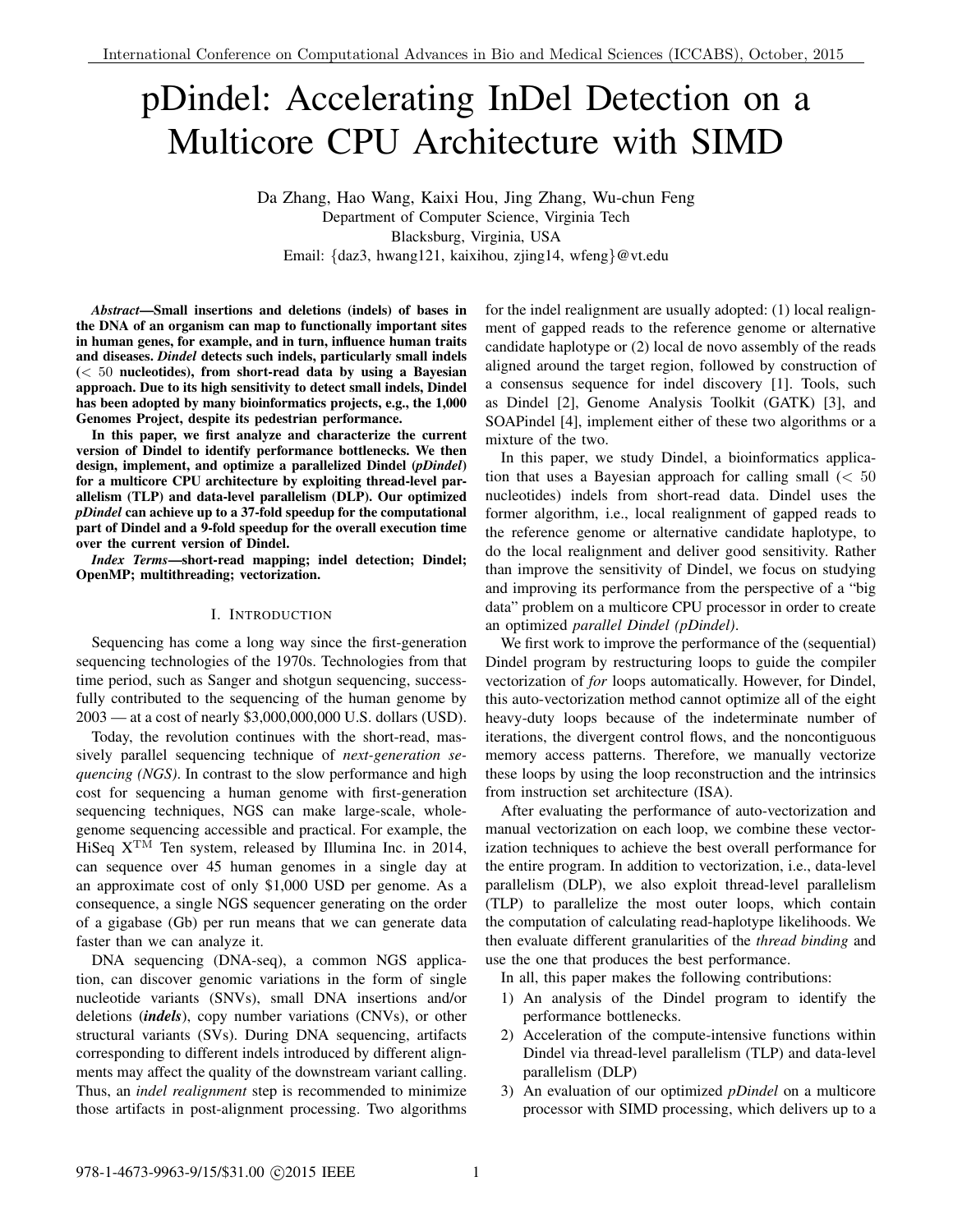37-fold speedup for the computational part and a 9-fold speedup for entire Dindel program.

# II. RELATED WORK

VarScan [5], [6] is an open-source tool that uses heuristic and statistical methods to detect variants in sequences. The old version of VarScan [5] is implemented in Perl; the latest version VarScan2 [6] is implemented in Java. Compared with VarScan, Dindel can provide better accuracy and can be better optimized on modern multicore processors due to its C++ implementation. SAMtools [7] is a set of open-source utilities for manipulating alignments in the SAM/BAM files. The mpileup in SAMtools is based on a Bayesian approach to calculate the likelihoods of possible genotypes from the aligned reads. The Genome Analysis Toolkit (GATK) [3] is a collection of tools primarily for calling variants and genotyping. It also uses a Bayesian genotype likelihood model for calling indels. By adopting the MapReduce framework, it can provide a robust and powerful high-performance computing (HPC) solution to accelerate the processing of a large amount of sequence alignments in parallel. SOAPindel [4] from the Short Oligonucleotide Analysis Package (SOAP) package provides an efficient implementation to identify indels from short-paired reads. Compared to these tools, Dindel achieves the best sensitivity but with the longest execution time for calling small indels because Dindel examines all potential indels rather than a filtered list of indels [2], [4], [8].

# III. BACKGROUND

Albers et al. proposed Dindel, short for *d*etection of *indel*s [2]. It is a widely used bioinformatics software for calling small (*<* 50 nucleotides) indels from short-read data via a Bayesian approach. In order to detect small indels from short-read data, Dindel first realigns all reads to a set of candidate haplotypes generated from the targeting region and then calculates the posterior possibility for each candidate haplotype. As a result, an indel can be estimated. The main workflow of Dindel's realignment algorithm is described as follows. First, identify the set of reads  ${R<sub>i</sub>}$  to be realigned. Second, generate the set of candidate haplotypes  ${H<sub>i</sub>}$ . Third, for each read  $R_i$ , compute the likelihood  $P(R_i|H_i)$  on each haplotype  $H_i$  using the probabilistic realignment model and find the maximum  $P_{max}(R_i|H_j)$ . Fourth, estimate haplotype frequencies from the read-haplotype likelihoods  $P_{max}(R_i|H_i)$ and the prior probability of the candidate haplotype. Fifth, estimate quality scores for the candidate indels and other sequence variants.

The sequential Dindel program walks through the readhaplotype pairs one by one independently and calculates the read-haplotype likelihood with the probabilistic realignment model in the third step of the Dindel algorithm. This is the most time-consuming part of Dindel and consumes more than 90% of the total execution time in our experiments. Within the likelihood computation of a read-haplotype pair, the alignment of *every base* in the read *with respect to the haplotype* can be different types: a read base is aligned to a haplotype base; a



Fig. 1: Memory access pattern and dependency for updating the probabilities of the observed reads bases on generated haplotypes: (1a) regular memory access pattern; (1b) irregular memory access pattern.  $A \rightarrow B$  means updating A depends on B.

read base is a part of an insertion; or a read base is aligned to the left or the right of the haplotype.

The realignment model calculates the probability of the observed read base for a given alignment. Updating these probabilities for each read base with different alignments is the time-consuming component of the calculation of the readhaplotype likelihood. There are data dependencies between probabilities of two adjacent read bases. For a given readhaplotype pair, the updating process in the Dindel program is conducted by *eight loops* on a two-dimensional (2D) matrix, of which one dimension represents the read bases and the other represents the haplotype bases. Different loops introduce different memory-access patterns and dependencies. Figure 1 shows two examples. Specifically, Figure 1a shows a simple one-to-one pattern, and Figure 1b shows a "conditional branchto-check the corner" case.

# IV. DESIGN AND OPTIMIZATION OF PARALLEL DINDEL (PDINDEL)

To improve the performance of Dindel, we seek to parallelize and optimize it for a multicore CPU architecture with SIMD vectorization. We first describe how to vectorize Dindel to exploit data-level parallelism (DLP) and then combine it with thread-level parallelism (TLP) to maximize performance benefits.

# *A. Data-Level Parallelism (DLP)*

In a single instruction, multiple data (SIMD) multiprocessor system, each processing unit executes the same task on different pieces of data. The process of mapping a program onto a SIMD processor is called *vectorization* or *SIMDization* and can either be done automatically by the compiler or manually by the programmer. For example, the GCC/G++ compilers from the GNU Compiler Collection (GCC) can vectorize different kinds of loops, even with simple conditional branch or of nested form [9], by using the flag *-ftree-vectorize* or the flag *-O3*. When auto-vectorization fails, it is the programmer's duty to explicitly vectorize the code for better performance by using low-level intrinsics or even lower-level assembly instructions. The programmer also needs to carefully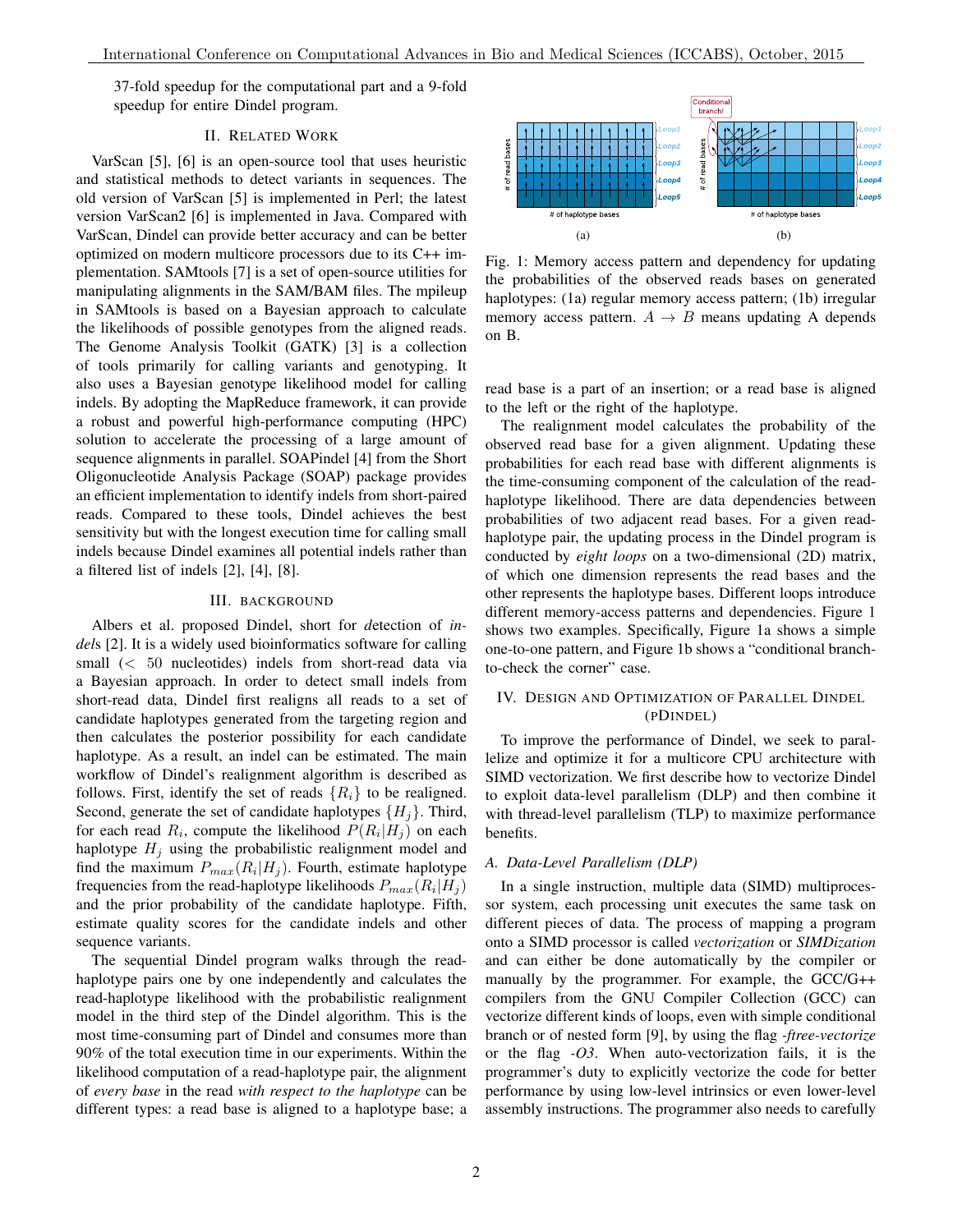handle data dependency, control flow, and corner cases. The *intrinsics* [10] provided by Intel support low-level DLP. Even though the program can be automatically optimized by the compiler, there are still a plenty of opportunities to boost the performance of Dindel by manually applying intrinsics on a multicore CPU with SIMD support because the compiler may miss some vectorization opportunities due to its conservative optimization strategies.

In Dindel, there are eight heavy-duty loops that update the probabilities of the observed read bases with respect to the given alignments on a two-dimensional (2D) matrix in Section III. The regular memory-access pattern and the independence between adjacent cells within one row point to the promise of vectorization. However, after checking the report of the G++ compiler (with flag *-O3* to enable the vectorization), we found that the compiler did *not* vectorize any of the eight loops for various reasons. We summarize these reasons as below:

- #1 *Indeterminate number of loop iterations:* The original Dindel code uses a *class data member* as its loop bound, which is considered to be indeterminate by the compiler. GCC/G++ cannot vectorize a *for* loop if its bound is indeterminate.
- #2 *Divergent control flow:* Some conditional branches in the loops prevent themselves from being vectorized due to the conservative optimization strategy of the compiler.
- #3 *Noncontiguous memory access:* There are two-level nested loops that result in noncontiguous memory access. These complex forms hinder the compiler to vectorize the loops.

We summarize the issues with the eight loops in Table I. While the compiler was unable to vectorize any of the loops, we were able to vectorize these loops by simply refactoring them or manually vectorizing them.

|       | reasons for being not vectorizable |
|-------|------------------------------------|
| loop1 | #1, #2, #3                         |
| loop2 | #1, #2                             |
| loop3 | #1                                 |
| loop4 | #1, #2                             |
| loop5 | #1, #2, #3                         |
| loop6 | #1, #2                             |
| loop7 | #1                                 |
| loop8 | #1, #2                             |

TABLE I: #number corresponds to a reason in the list above.

*1) Auto-vectorization:* As discussed above, the compiler is not "smart" enough in some cases and needs hints from the programmer with respect to some constraints. We summarize our loop restructuring methods in Dindel below:

- #1 *Eliminate the indeterminate number of iterations:* We replace the class data member with a local variable for each loop. See Figures 2 and 3.
- #2 *Eliminate divergent control flow:* We apply different approaches to remove the divergent control flow: (1)

Use the *ternary operator* (i.e.  $e_1?e_2 : e_3$ ), which can be vectorized with the *mask* instructions by the compiler, in place of the "*if...else...*" conditional statement. (2) Split the loop into two branch-free loops, based on the condition to avoid the "*if...else...*" statement. (3) For the combinations of multiple conditions, use *bitwise operations*, which can be automatically vectorized by the compiler. See Figures 4 and 5 (Note: "&" and "*|*" are bitwise operations).

#3 *Eliminate noncontiguous memory access:* We interchange the inner and outer loops to promote contiguous memory access and split the new outer loop to avoid divergent control flow, if possible. See Figures 6 and 7.

After applying these simple optimizations, we are enable to make G++ compiler vectorize all eight loops. The vectorization reports show that the simple loops can be completely vectorized, while some complex loops can only be partially vectorized.

*2) Manual vectorization:* To achieve better performance, we manually vectorize these loops by directly using SSE2 or AVX intrinsics — 128-bit SSE registers for 32-bit integer variables and 256-bit AVX registers for 64-bit double variables because AVX has weak support for integers. In order to handle

|    | 1: <b>integer</b> hap Size                                               | $\triangleright$ Class member |
|----|--------------------------------------------------------------------------|-------------------------------|
|    | 2: <b>function</b> UPDATE_PROBABILITY() $\triangleright$ Member function |                               |
| 3: | <b>for</b> $i = 1$ to hapSize <b>do</b>                                  |                               |
| 4: | // carry out some calculation                                            |                               |

Fig. 2: Pseudocode of #1 before eliminating the indeterminate number of iterations.

- 1: **integer** hapSize  $\triangleright$  Class member
- 2: function UPDATE PROBABILITY(...)  $\triangleright$  Member function
- 3: **integer** hSize = hapSize  $\triangleright$  Using local variable
- 4: **for**  $i = 1$  to *hSize* **do**
- 5: // carry out some calculation

Fig. 3: Pseudocode of #1 after eliminating the indeterminate number of iterations.

- 1: **for**  $i = 1$  to *hapSize* **do**
- 2: if *condition*1 and *condition*2 or *condition*3 then . Multiple conditions
- 3:  $a[i] \leftarrow b[i]$

Fig. 4: Pseudocode of #2 before eliminating divergent control flow.

- 1: **for**  $i = 1$  to *hapSize* **do**
- 2:  $c \leftarrow condition1 \& condition2 \mid condition3 \triangleright \text{Using}$ bitwise operation

3:  $a[i] \leftarrow c$ ?  $b[i] : a[i]$   $\triangleright$  Using conditional operator

Fig. 5: Pseudocode of #2 after eliminating divergent control flow.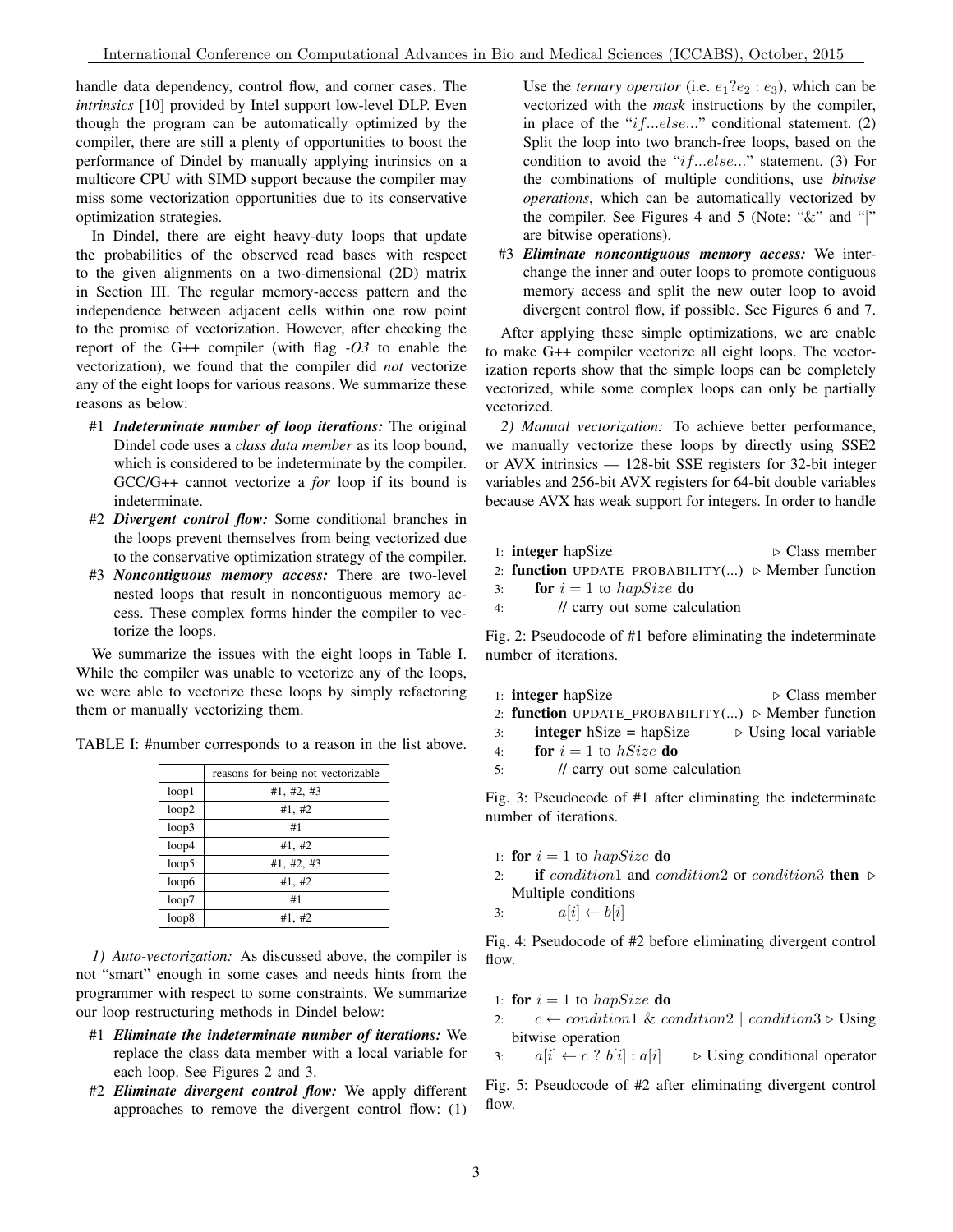1: **for**  $i = 1$  to *hapSize* **do** 2: **for**  $j = 1$  to  $MaxLengthDel$  **do** 3: **if**  $j \leq$  *anchor* **then**<br>4:  $a[i][i] \leftarrow b[i] + c$ 4:  $a[j][i] \leftarrow b[i] + d$ <br>5: **else** else 6:  $a[j][i] \leftarrow c[i] + d$ 

Fig. 6: Pseudocode of #3 before eliminating noncontiguous memory access.

1: **for**  $j = 1$  to *anchor* **do** 2: **for**  $i = 1$  to *hapSize* **do** 3:  $a[j][i] \leftarrow b[i] + d$ 4: **for**  $j = anchor + 1$  to  $MaxLengthDel$  **do** 5: **for**  $i = 1$  to *hapSize* **do** 6:  $a[j][i] \leftarrow c[i] + d$ 

Fig. 7: Pseudocode of #3 after eliminating noncontiguous memory access.

divergent control flows, we use the mask intrinsics, which is a general solution to manually vectorize branches. Alternatively, some conditionals can be handled by splitting the original loop into several small loops if the resulting loops have contiguous memory access and regular access patterns.

Comparing the performance advantages between using mask intrinsics and splitting the loop, we find that splitting the loop delivers better performance than using mask intrinsics. Loop splitting can reduce the number of issued instructions by removing testing operations for the conditional while using mask intrinsics typically adds extra operations to handle the intermediate data (i.e., the masks) and to choose the correct results. Therefore, even though we use mask intrinsics to handle divergent control flow, we switch to the loop splitting whenever possible. Similar to the auto-vectorization, we also restructure complex nested loops to gain better memory-access patterns. In Figure 8, the first "*if...else...*" conditional is avoided by splitting the *for* loop into two sub-loops; and the second "if" conditional is handled by using the mask intrinsics. The vectorized example is shown in Figure 9. We also illustrate the mapping relationships of branches to the resulting loops in the figure.

We summarize the auto-vectorization and manual vectorization as follows. On the one hand, auto-vectorization can provide better programmability and flexibility, but there are a lot of constraints that impede performance. On the other hand, manual vectorization may be more efficient, but it reduces the programmability and portability of the program. In our experimental study, we profile both implementations, present our experimental results, and finally choose the approach, i.e., auto-vectorization vs. manual vectorization, that delivers better performance for each one of the eight heavy-duty loops in the code.

|    | 1: const anchor                           |                           |
|----|-------------------------------------------|---------------------------|
|    | 2: for $i = 1; i < hapSize; i = i + 1$ do |                           |
| 3: | if $i <$ anchor then                      |                           |
|    | $a[i] \leftarrow a[i] + b[i]$<br>4:       | $\triangleright$ Branch A |
| 5: | else                                      |                           |
| 6: | $a[i] \leftarrow a[i] + e$                | $\triangleright$ Branch B |
| 7: | if $a[i] < c[i]$ then                     |                           |
| 8: | $a[i] \leftarrow c[i]$                    | $\triangleright$ Branch C |

Fig. 8: Pseudocode before applying manual vectorization

1: const anchor

2: **for** 
$$
i = 1; i < anchor; i = i + 4
$$
 **do**  $\triangleright$  Branch A+C

- 3:  $vector1 \leftarrow a[i : i + 3]$ <br>4:  $vector2 \leftarrow b[i : i + 3]$
- 4:  $vector2 \leftarrow b[i : i + 3]$ <br>5:  $vector1 \leftarrow vector1 +$
- 5:  $vector1 \leftarrow vector1 + vector2$ <br>6:  $vector3 \leftarrow c[i:i+3]$
- 6:  $vector3 \leftarrow c[i : i + 3]$ <br>7:  $mask \leftarrow vector1 \leftarrow v$
- 7:  $mask \leftarrow vector1 < vector3$ <br>8:  $vector4 \leftarrow (mask \& vector)$
- $vector4 \leftarrow (mask \& vector3) | (reversed\_mask \&$ *vector*1)
- 9:  $a[i:i+3] \leftarrow vector4$

10: **for** 
$$
i = anchor; i < hapSize; i = i + 4
$$
 **do** Branch B+C

- 11:  $vector1 \leftarrow a[i : i+3]$ <br>12:  $vector2 \leftarrow (e,e,e,e)$
- $vector2 \leftarrow (e, e, e, e)$

13: 
$$
vector1 \leftarrow vector1 + vector2
$$

- 14:  $vector3 \leftarrow c[i : i + 3]$ <br>15:  $mask \leftarrow vector1 \leftarrow v$
- 15:  $mask \leftarrow vector1 < vector3$ <br>16:  $vector4 \leftarrow (mask \& vector3)$
- $vector4 \leftarrow (mask \& vector3) | (reversed\_mask \&$ *vector*1)
- 17:  $a[i:i+3] \leftarrow vector4$

Fig. 9: Pseudocode after applying manual vectorization

### *B. Thread-Level Parallelism*

Thread-level parallelism (TLP) seeks to exploit the power of tightly-coupled, shared-memory multiprocessors via a multiple instruction, multiple data (MIMD) programming model. In C/C++, the general way to implement TLP is to use the POSIX threads (Pthreads) API. However, because Pthreads delivers low programmability, and moreover, because most of the computations in Dindel come from the *for* loops, we choose to use *OpenMP* — the state-of-the-art technique that provides portability, performance, and better programmability for practicing loop-level TLP in C/C++.

As mentioned in Section III, the Dindel program walks through read-haplotype pairs one by one *independently* for all identified reads to all generated candidate haplotypes. This is implemented in a two-level nested loop. We optimize these loops by applying the OpenMP parallel clause with the dynamic scheduling. The granularity, i.e., how many pairs of reads to haplotypes will be assigned to a thread each time, may significantly affect the performance. We test three primary granularities to identify the best solution.

1) One read-haplotype pair. (Apply OpenMP clause on the inner loop.)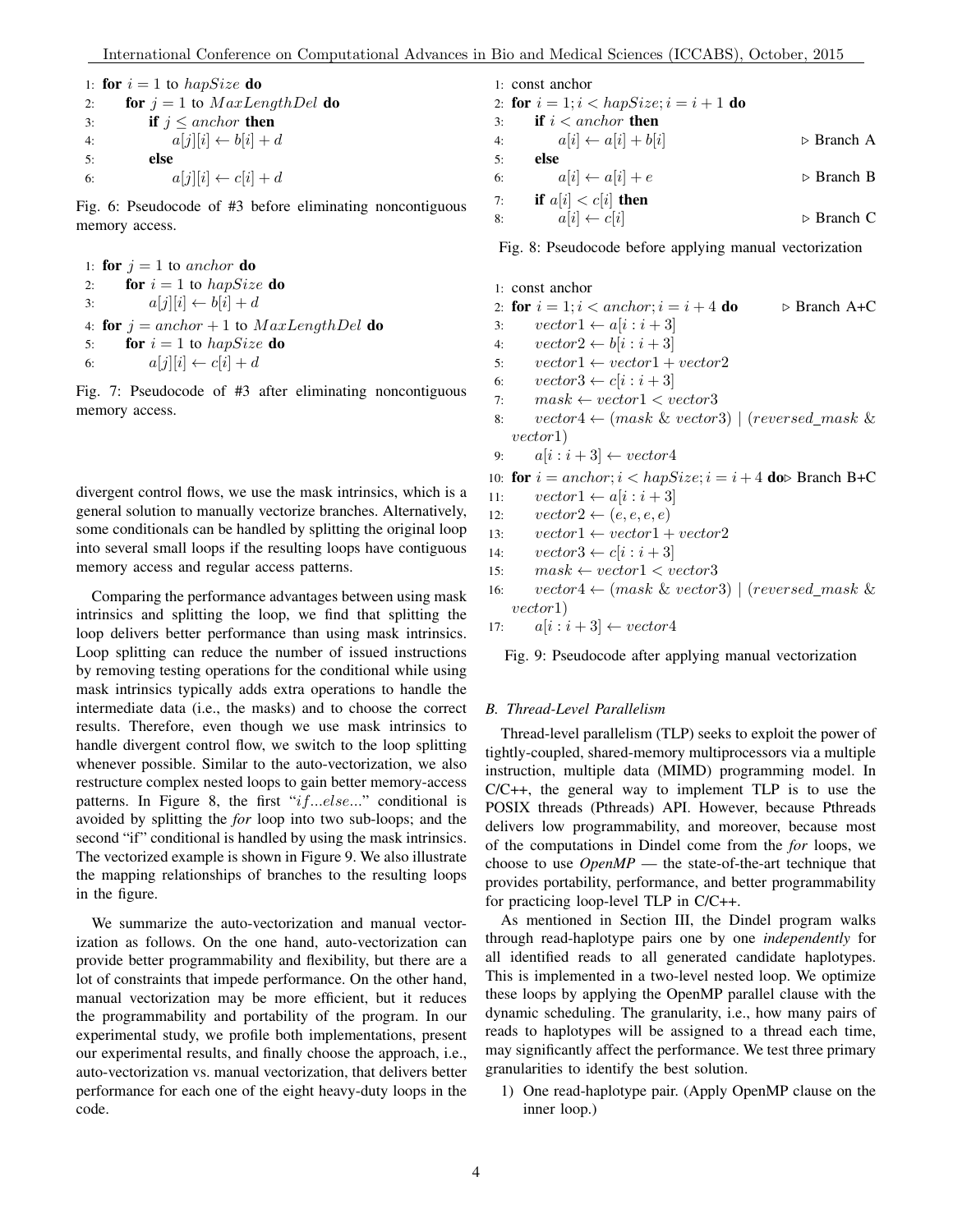- 2) All pairs of one read to all haplotypes. (Exchange two for loops and apply OpenMP clause on the inner loop.)
- 3) All pairs of all reads to one haplotype. (Apply OpenMP clause on the outer loop.)

Figure 10 shows each of these task granularities. The pink circles represent identified reads, and the blue circles represent generated candidate haplotypes. The green circles represent the smallest granularity that is the computation task for a readhaplotype pair. The purple and yellow containers represent packaging multiple smallest tasks into one large granularity task. The details of the performance of different granularities is discussed in Section V.

# V. EVALUATION

# *Experimental Setup*

Our experimental platform consists of two Intel $(R)$  Xeon $(R)$ CPU E5-2697 v2 running at 2.70 GHz. Each CPU has 12 physical cores with support for hyper-threading, i.e., two logical cores on each physical core. We use G++ 4.8.2 with flag *-O3 -mavx* for all the tests. Our experiments are carried out on a human genome sample HG01140 from the 1000 Genome Project with the hg19 reference sequence. We present the results of three input files: file1 contains 1004 windows; files2 contains 2008 windows; and file3 contains 10030 windows. For all input files, in the original Dindel, the calculation of the



Fig. 10: Different Task Granularities: assuming there are *n* identified reads and *m* generated haplotypes in the targeting region, 1read 1hap means that a thread calculates the likelihood for a read-haplotype pair each time; nread 1hap means that a thread calculates the likelihood for all pairs of n reads to one haplotype each time; 1read\_mhap means that a thread calculates the likelihood for all pairs of one read to all haplotypes each time.

read-haplotype likelihood consumes more than 93% of total execution time, of which the eight loops consume 70% of the execution time.

## *Experimental Results*

*1) Vectorization:* We compare the performance using autovectorization and manual vectorization for the eight loops to find the best optimization method for each one. As shown in Figure 11 with refactoring codes for all eight loops, autovectorization and manual vectorization deliver noticeably better performance than the original Dindel program, especially for loop 6. The compute-intensive operations of loop 6 deliver more benefits from the vectorization. (This loop with multiple conditions was shown in Figures 4 and 5.) In addition, we observe that in most cases, manual vectorization achieves greater speedup than auto-vectorization. This is because the compiler is too conservative in selecting the best optimizations even when the compiler flag *-O3* is used. For the loops with complex logical and control flows, which prevent the compiler from comprehensively and correctly analyzing the code, manual vectorization with the knowledge of the programmer can exploit more parallelism and achieve better performance.

However, we can observe that for loops 2, 3, and 7, auto-vectorization outperforms our manual vectorization. A possible reason is that along with the auto-vectorization, the compiler could also automatically analyze source code and apply other optimizations we did not apply in the manual optimization, e.g., software data prefetching, loop unrolling, loop tiling, etc., which can further improve performance.

*2) OpenMP with different granularities:* We test the performance with different granularities by applying TLP-only optimizations. The normalized speedup over the sequential



Fig. 11: Auto-vectorization vs. manual vectorization on eight *for* loops



Fig. 12: Performance of using TLP with different granularities